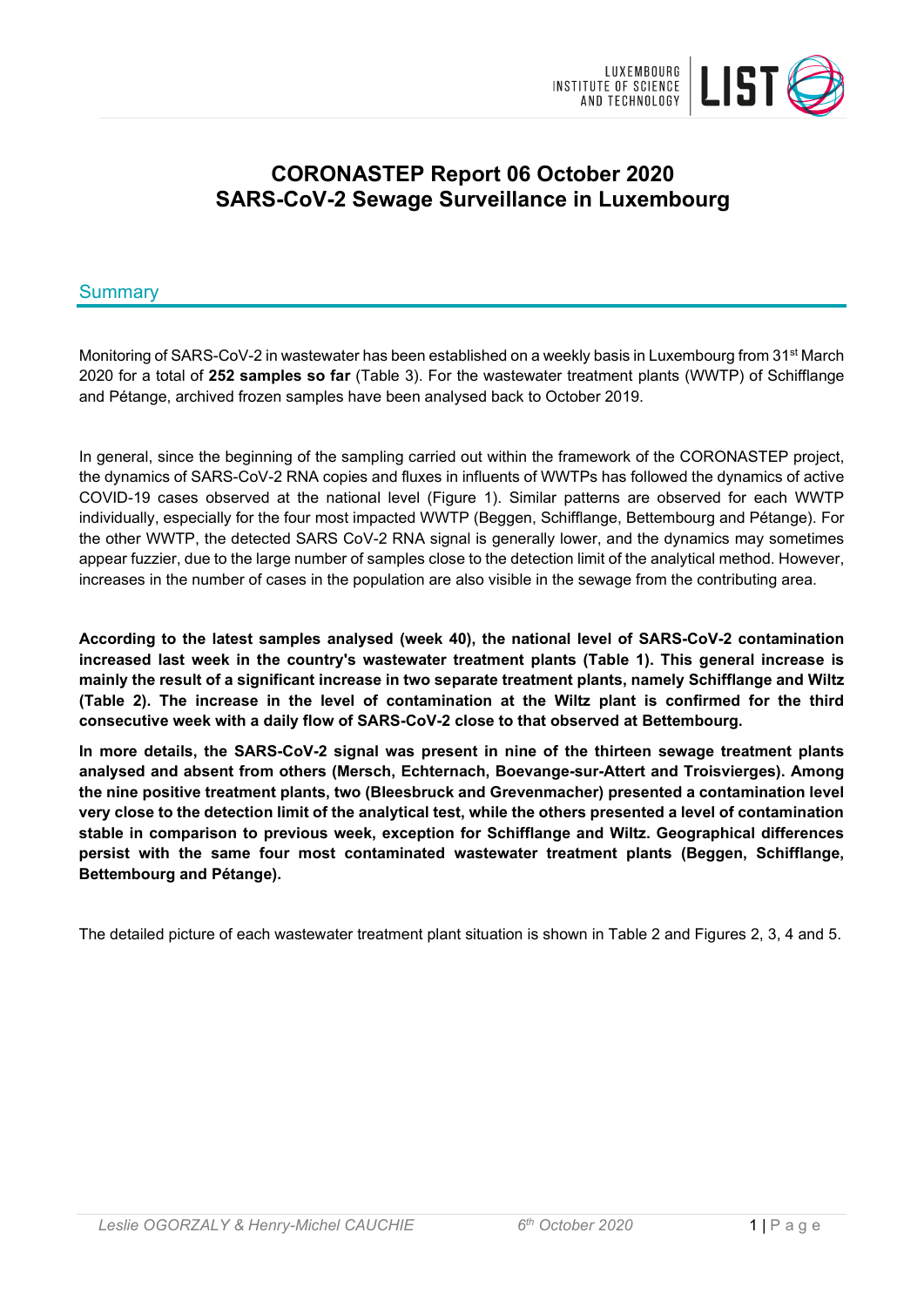

*Table 1 – National level of SARS-CoV-2 contamination of wastewaters in Luxembourg.*



*Dark green: negative samples for SARS-CoV-2 gene E (-), Green to red: positive samples for SARS-CoV-2 gene E. The intensity of the color is related to the national SARS-CoV-2 flux (RNA copies / day / 100 000 equivalent inhabitants).*

| Year                                         |                                           | 2019       |            |           |                  |      |           |        |                |                                 |        |                             |                                 |                            |                                    |                                                |                            |                       |            | 2020       |            |            |            |            |            |                                          |                             |             |            |            |              |            |            |           |                        |
|----------------------------------------------|-------------------------------------------|------------|------------|-----------|------------------|------|-----------|--------|----------------|---------------------------------|--------|-----------------------------|---------------------------------|----------------------------|------------------------------------|------------------------------------------------|----------------------------|-----------------------|------------|------------|------------|------------|------------|------------|------------|------------------------------------------|-----------------------------|-------------|------------|------------|--------------|------------|------------|-----------|------------------------|
| Week                                         | $\overline{\phantom{0}}$<br>4<br>eek<br>≷ | 43<br>Week | 46<br>Week | 임<br>Week | m<br>š<br>.<br>≷ | Week | ᡡ<br>Week | ⊣<br>ě | 4<br>⊣<br>'eek | ഗ<br>↽<br>$\mathbf \omega$<br>e | ဖ<br>− | ↖<br>ᆸ<br>$\mathbf{a}$<br>≤ | $\infty$<br>↽<br>$\mathfrak{a}$ | ത<br>$\mathbf -$<br>৽<br>Φ | $\circ$<br>$\sim$<br>읫<br>$\omega$ | $\overline{\phantom{0}}$<br>$\sim$<br>ά<br>уе) | $\sim$<br>$\sim$<br>る<br>Š | S<br>$\sim$<br>畜<br>Š | 24<br>Week | 25<br>Week | 26<br>Week | 27<br>Week | 28<br>Week | 29<br>Week | 30<br>Week | ᆔ<br>$\sim$<br>$\breve{\mathrm{e}}$<br>Š | $\sim$<br>ო<br>ăφ<br>Φ<br>s | ౢ<br>る<br>Š | 34<br>Week | 35<br>Week | 36<br>읫<br>Š | 57<br>Week | 38<br>Week | ဥ<br>Week | $\overline{a}$<br>Week |
| <b>Nationa</b><br>Contami<br>nation<br>Level |                                           | $\sim$     |            |           |                  |      |           |        |                |                                 |        |                             |                                 |                            |                                    |                                                |                            |                       |            |            |            |            |            |            |            |                                          |                             |             |            |            |              |            |            |           |                        |

*Figure 1 – RT-qPCR quantification time-course monitoring of SARS-CoV-2 (E gene) in Luxembourgish wastewater samples from March to September 2020. Grey squares: daily-confirmed cases for Luxembourgish residents (https://data.public.lu/fr/datasets/donnees-covid19/), dots: cumulative SARS-CoV-2 flux (RNA copies / day / 100 000 equivalent inhabitants).*



Luxembourg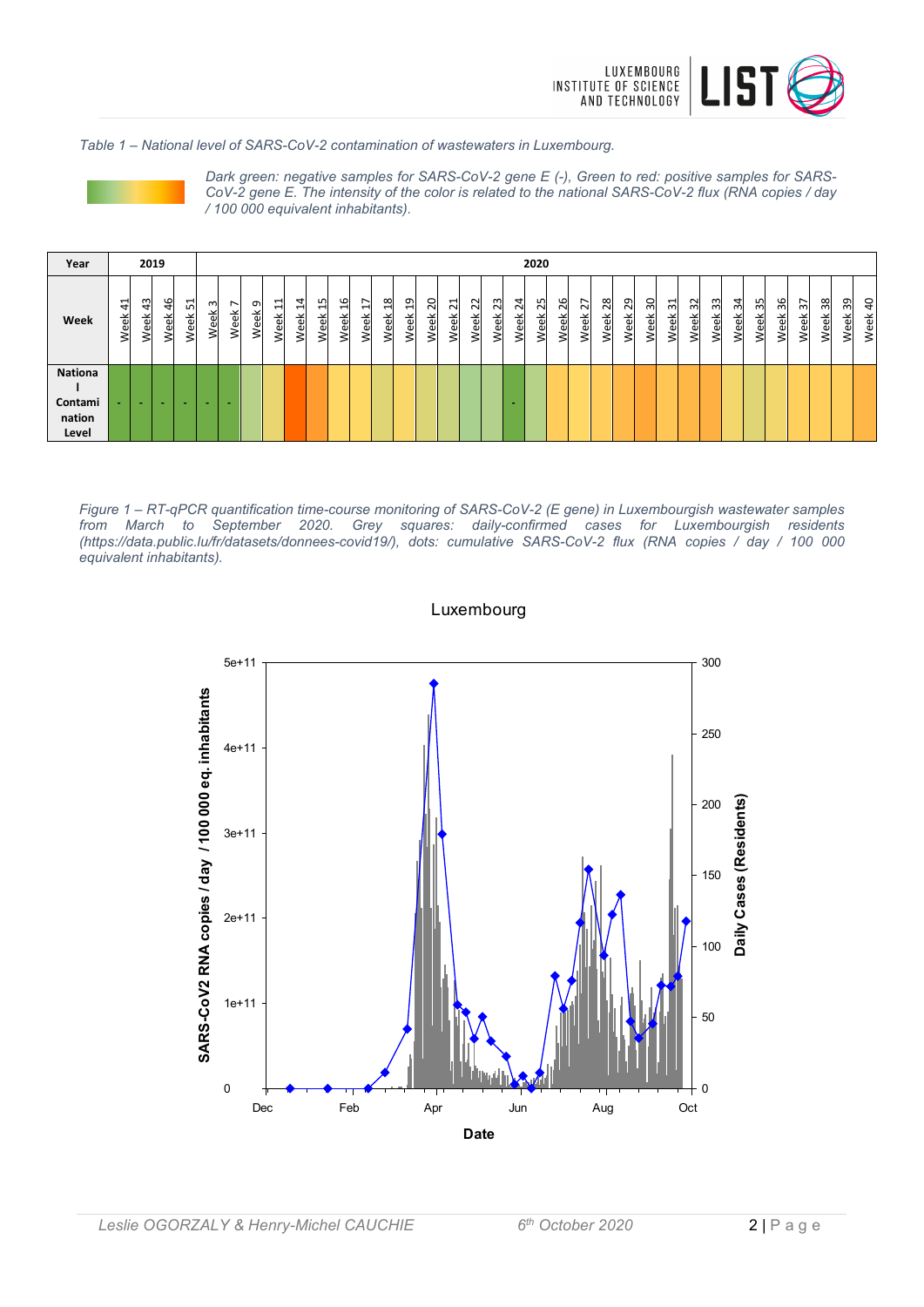

*Table 2 - Level of SARS-CoV-2 contamination of each analyzed wastewater treatment plant in Luxembourg. BEG: Beggen, BET: Bettembourg, SCH: Schifflange, BLE: Bleesbruck, MER: Mersch, PET: Pétange, HES: Hespèrange, ECG: Echternach, UEB: Uebersyren, GRE: Grevenmacher, TRO: Troisvierges, BOE: Boevange sur Attert, WIL: Wiltz*



*Dark green: negative samples for SARS-CoV-2 gene E (-), Green to red: positive samples for SARS-CoV-2 gene E. The intensity of the color is related to the RT-qPCR signal (Ct values)*

|            | 2019    |         |                          |         |                   |        |           |               |                   |               |                        |                        |                       |                        |                        |                         |                        |            |         |         |         |         |         |         | 2020    |         |         |            |         |         |         |         |         |         |         |  |  |  |
|------------|---------|---------|--------------------------|---------|-------------------|--------|-----------|---------------|-------------------|---------------|------------------------|------------------------|-----------------------|------------------------|------------------------|-------------------------|------------------------|------------|---------|---------|---------|---------|---------|---------|---------|---------|---------|------------|---------|---------|---------|---------|---------|---------|---------|--|--|--|
|            |         |         | <b>Before first case</b> |         |                   |        |           |               |                   |               | $1st$ wave             |                        |                       |                        |                        |                         |                        |            |         |         |         |         |         |         |         |         |         | $2nd$ wave |         |         |         |         |         |         |         |  |  |  |
| WWTP       | Week 41 | Week 43 | Week 46                  | Week 51 | Week <sub>3</sub> | Week 7 | G<br>Week | $\Xi$<br>Week | $\vec{a}$<br>Week | $\Xi$<br>Week | $\overline{a}$<br>Week | $\overline{1}$<br>Week | $\frac{8}{1}$<br>Week | $\overline{a}$<br>Week | $\overline{c}$<br>Week | $\overline{21}$<br>Week | $\overline{2}$<br>Week | 23<br>Week | Week 24 | Week 25 | Week 26 | Week 27 | Week 28 | Week 29 | Week 30 | Week 31 | Week 32 | Week 33    | Week 34 | Week 35 | Week 36 | Week 37 | Week 38 | Week 39 | Week 40 |  |  |  |
| <b>BEG</b> |         |         |                          |         |                   |        |           |               |                   |               |                        |                        |                       |                        |                        |                         |                        |            |         |         |         |         |         |         |         |         |         |            |         |         |         |         |         |         |         |  |  |  |
| <b>BET</b> |         |         |                          |         |                   |        |           |               |                   |               |                        |                        |                       |                        |                        |                         |                        |            |         |         |         |         |         |         |         |         |         |            |         |         |         |         |         |         |         |  |  |  |
| <b>SCH</b> |         |         |                          |         |                   |        |           |               |                   |               |                        |                        |                       |                        |                        |                         |                        |            |         |         |         |         |         |         |         |         |         |            |         |         |         |         |         |         |         |  |  |  |
| <b>BLE</b> |         |         |                          |         |                   |        |           |               |                   |               |                        |                        |                       |                        |                        |                         |                        |            |         |         |         |         |         |         |         |         |         |            |         |         |         |         |         |         |         |  |  |  |
| <b>MER</b> |         |         |                          |         |                   |        |           |               |                   |               |                        |                        |                       |                        |                        |                         |                        |            |         |         |         |         |         |         |         |         |         |            |         |         |         |         |         |         |         |  |  |  |
| <b>PET</b> |         |         |                          |         |                   |        |           |               |                   |               |                        |                        |                       |                        |                        |                         |                        |            |         |         |         |         |         |         |         |         |         |            |         |         |         |         |         |         |         |  |  |  |
| <b>HES</b> |         |         |                          |         |                   |        |           |               |                   |               |                        |                        |                       |                        |                        |                         |                        |            |         |         |         |         |         |         |         |         |         |            |         |         |         |         |         |         |         |  |  |  |
| <b>ECH</b> |         |         |                          |         |                   |        |           |               |                   |               |                        |                        |                       |                        |                        |                         |                        |            |         |         |         |         |         |         |         |         |         |            |         |         |         |         |         |         |         |  |  |  |
| <b>UEB</b> |         |         |                          |         |                   |        |           |               |                   |               |                        |                        |                       |                        |                        |                         |                        |            |         |         |         |         |         |         |         |         |         |            |         |         |         |         |         |         |         |  |  |  |
| <b>GRE</b> |         |         |                          |         |                   |        |           |               |                   |               |                        |                        |                       |                        |                        |                         |                        |            |         |         |         |         |         |         |         |         |         |            |         |         |         |         |         |         |         |  |  |  |
| <b>TRO</b> |         |         |                          |         |                   |        |           |               |                   |               |                        |                        |                       |                        |                        |                         |                        |            |         |         |         |         |         |         |         |         |         |            |         |         |         |         |         |         |         |  |  |  |
| <b>BOE</b> |         |         |                          |         |                   |        |           |               |                   |               |                        |                        |                       |                        |                        |                         |                        |            |         |         |         |         |         |         |         |         |         |            |         |         |         |         |         |         |         |  |  |  |
| <b>WIL</b> |         |         |                          |         |                   |        |           |               |                   |               |                        |                        |                       |                        |                        |                         |                        |            |         |         |         |         |         |         |         |         |         |            |         |         |         |         |         |         |         |  |  |  |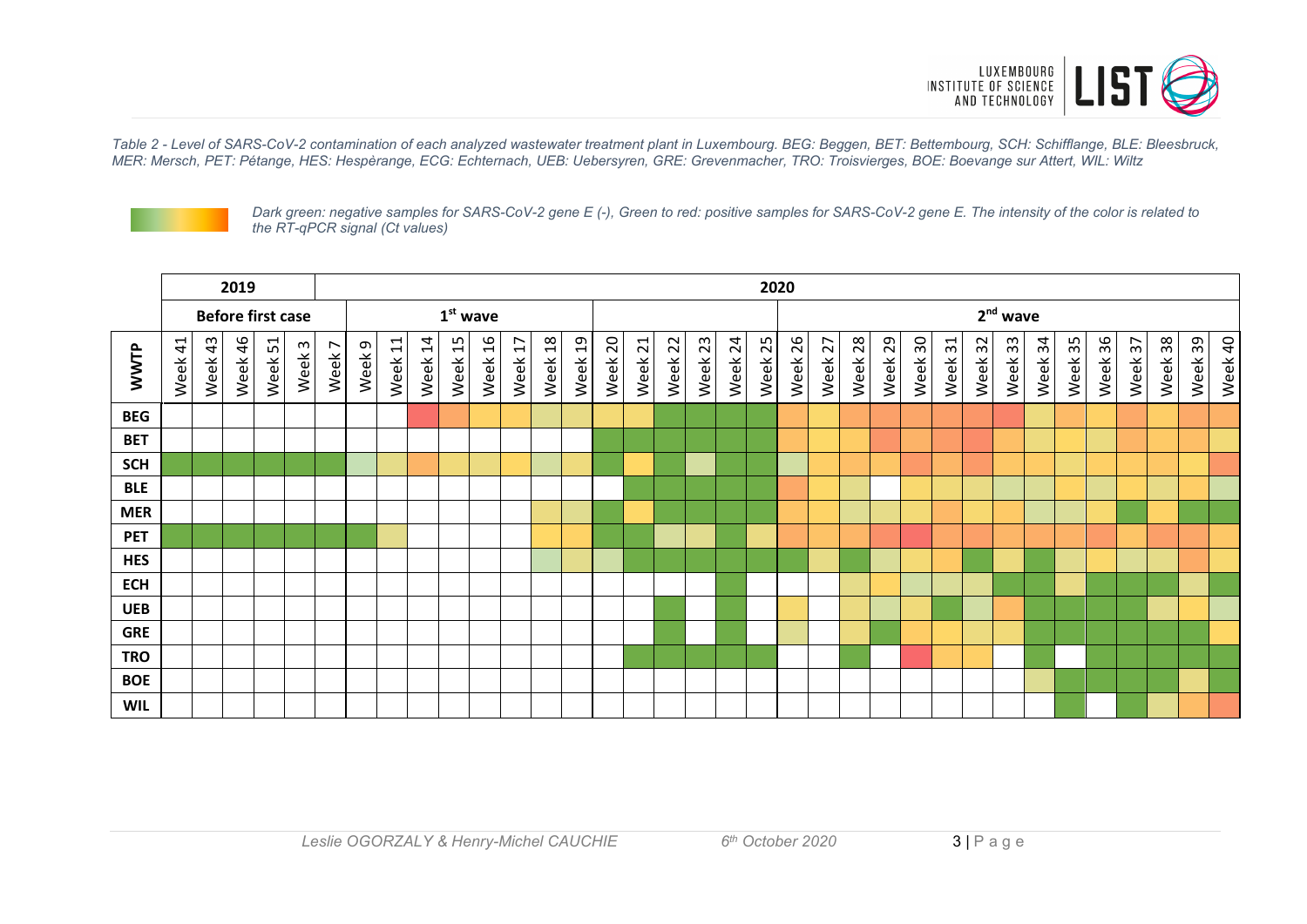











**Date** May Jun Jul Aug Sep Oct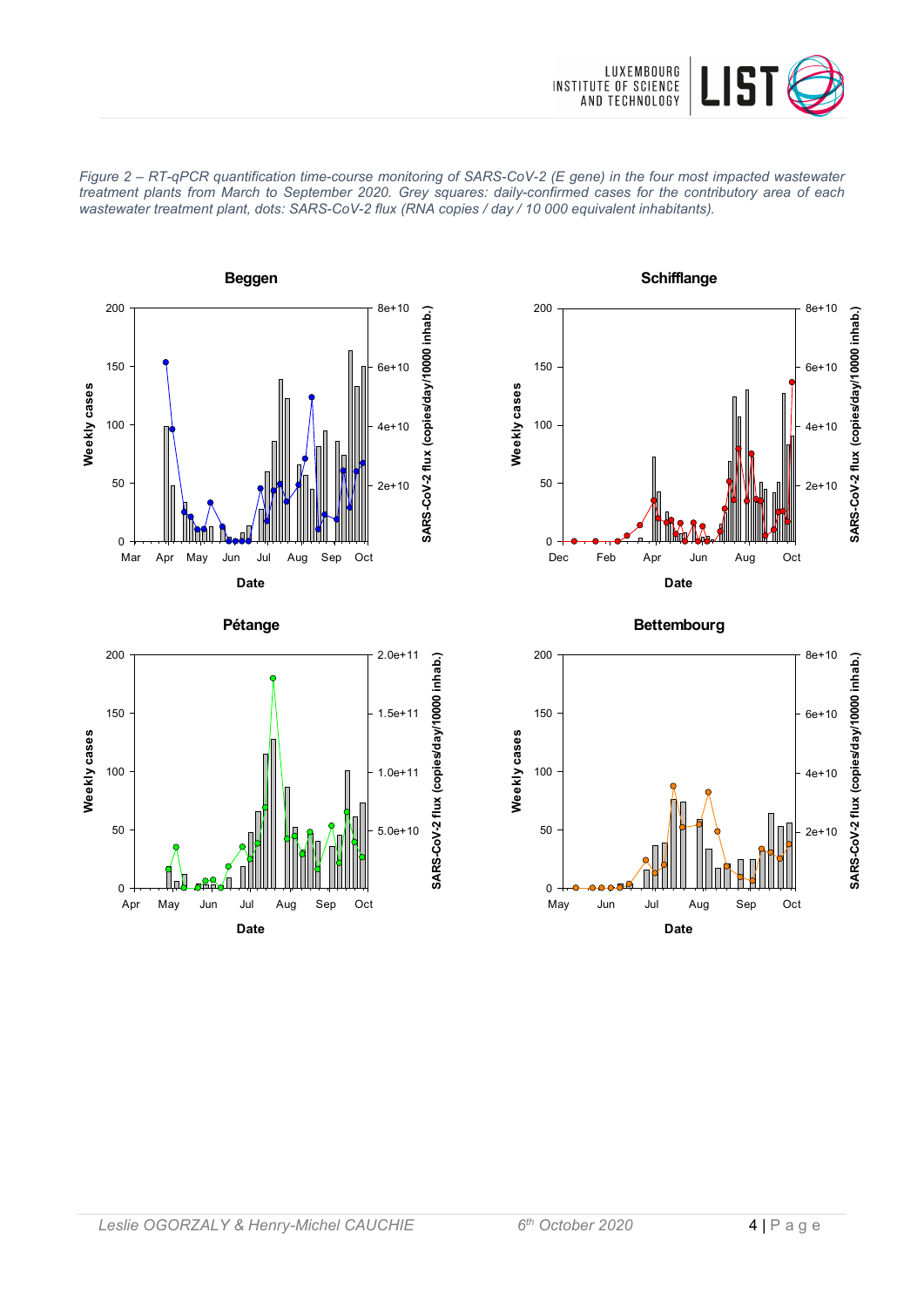







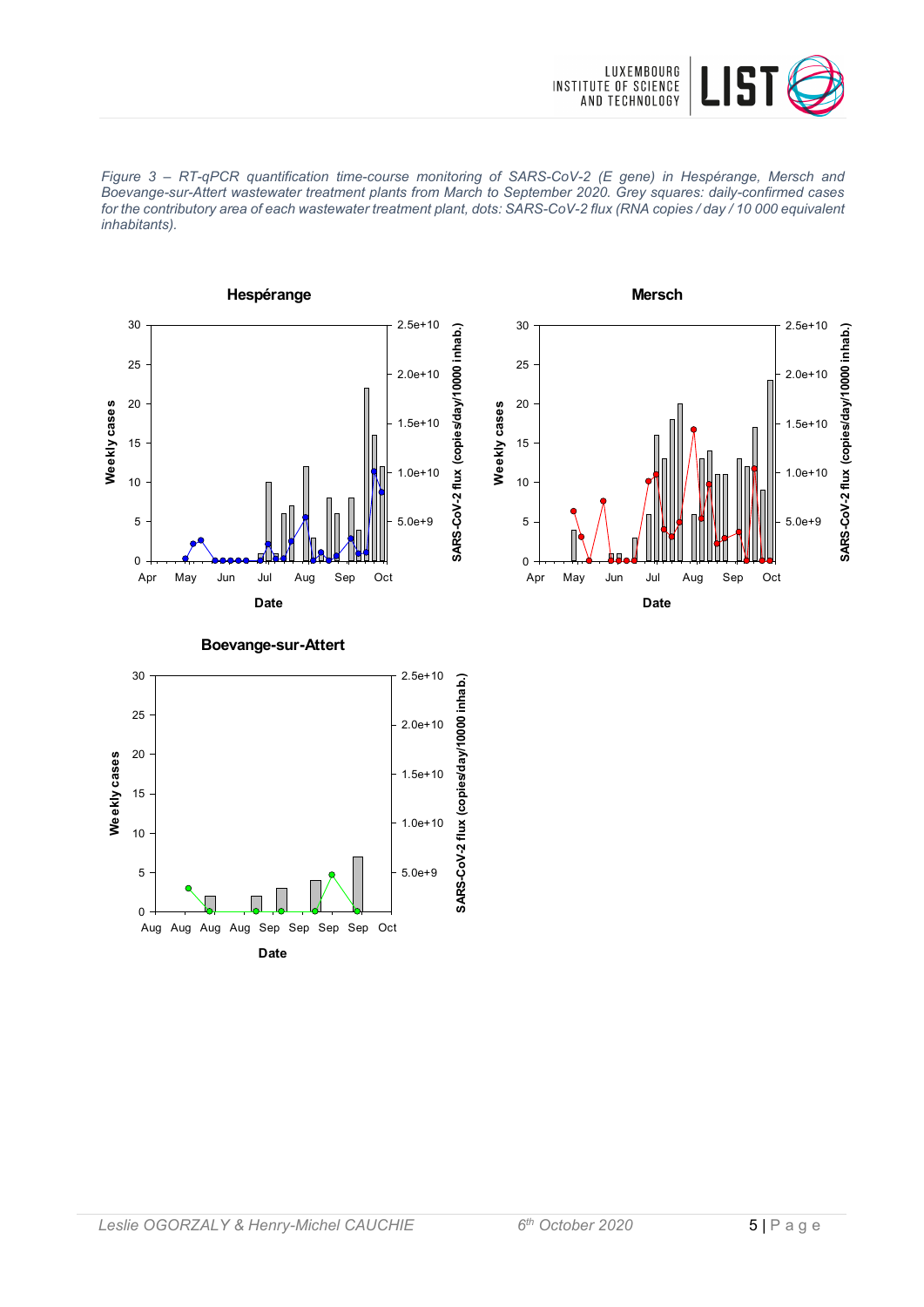







**Grevenmacher**

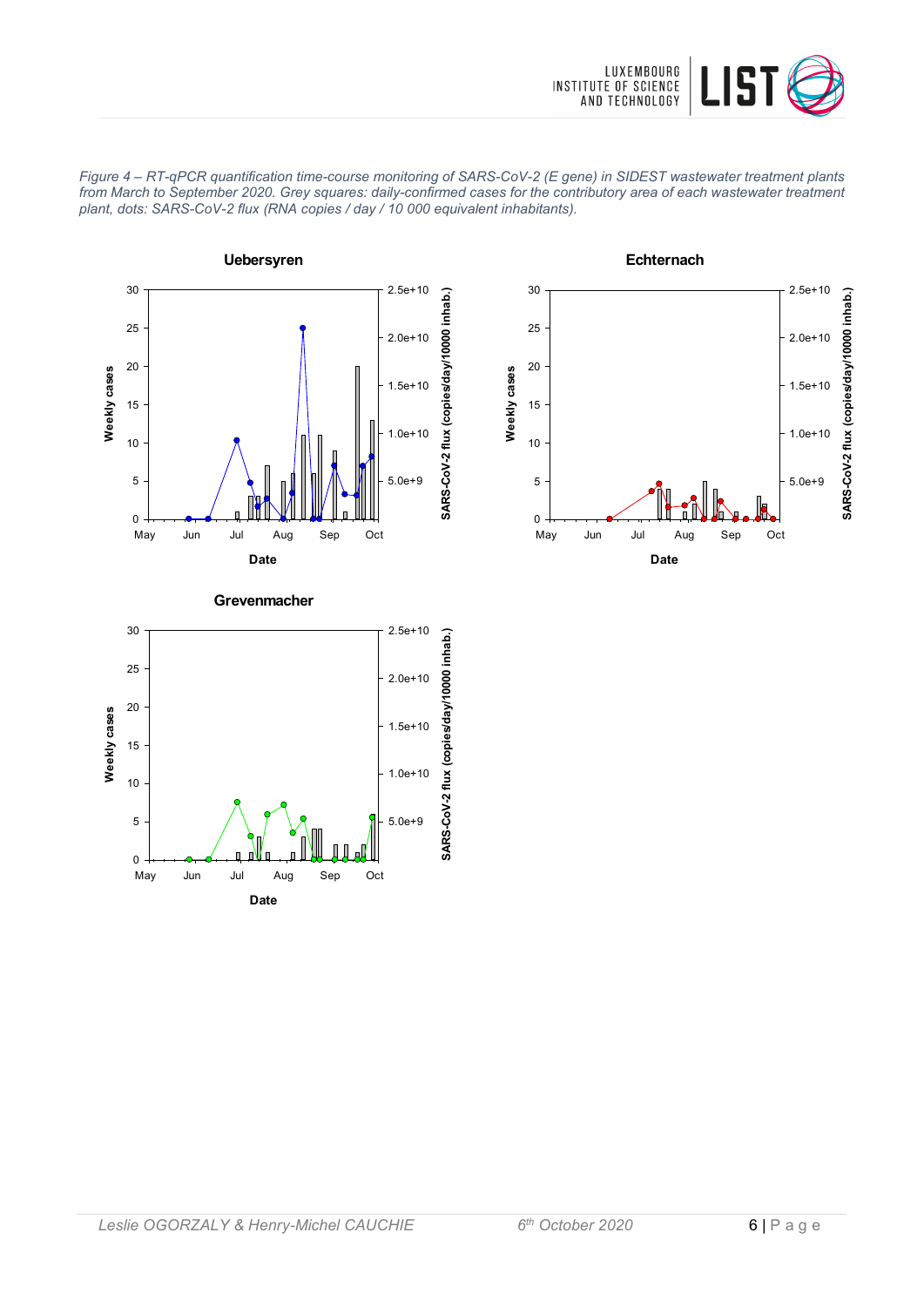



*Figure 5 – RT-qPCR quantification time-course monitoring of SARS-CoV-2 (E gene) in SIDEN wastewater treatment plants from March to September 2020. Grey squares: daily-confirmed cases for the contributory area of each wastewater treatment plant, dots: SARS-CoV-2 flux (RNA copies / day / 10 000 equivalent inhabitants).*





**Date** May Jun Jul Aug Sep Oct Nov

0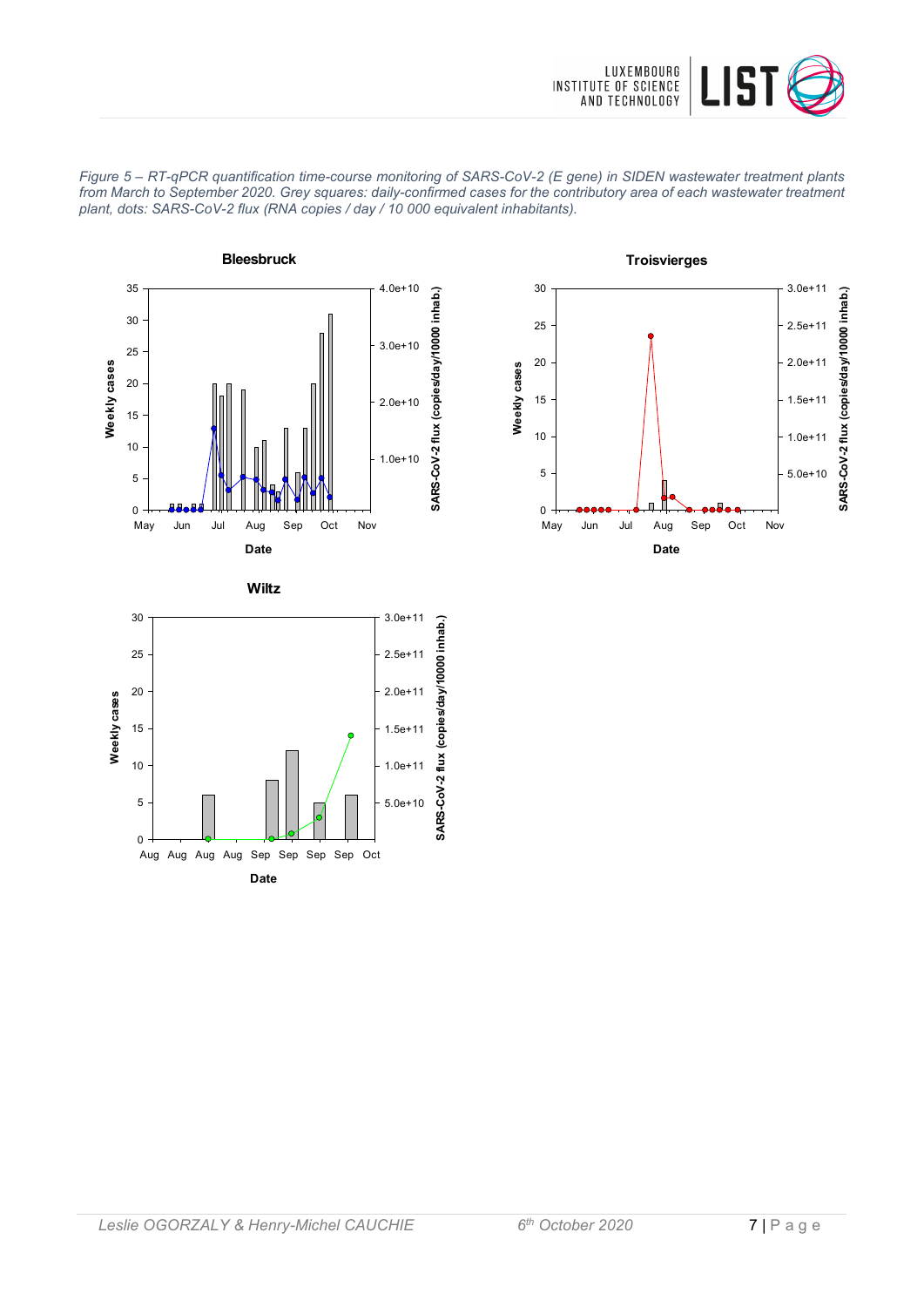

#### *Table 3- Timing of sewage sampling*

|                                      |                                       |                          |              | 2020                      |                                     |                   |                           |                           |              |                |                           |                 |         |                           |                           |              |              |                           |                    |         |                           |                           |              |                           |                           |              |                             |              |              |              |                           |                           |              |                        |                |
|--------------------------------------|---------------------------------------|--------------------------|--------------|---------------------------|-------------------------------------|-------------------|---------------------------|---------------------------|--------------|----------------|---------------------------|-----------------|---------|---------------------------|---------------------------|--------------|--------------|---------------------------|--------------------|---------|---------------------------|---------------------------|--------------|---------------------------|---------------------------|--------------|-----------------------------|--------------|--------------|--------------|---------------------------|---------------------------|--------------|------------------------|----------------|
| Wastewater<br><b>Treatment Plant</b> | Nominal capacity<br>(eq. inhabitants) | Inhabitants<br>connected | 2019         | Week <sub>3</sub>         | $\overline{ }$<br>Week <sup>-</sup> | Week <sub>9</sub> | $\Xi$<br>Week             | $\overline{1}$<br>Week    | 15<br>Week   | 16<br>Week     | L,<br>Week                | $^{28}$<br>Week | Week 19 | $\overline{20}$<br>Week   | $\overline{21}$<br>Week   | 22<br>Week   | 23<br>Week   | $\overline{24}$<br>Week   | Week <sub>25</sub> | Week 26 | 27<br>Week                | $28$<br>Week              | 29<br>Week   | $30\,$<br>Week            | $\frac{1}{2}$<br>Week     | 32<br>Week   | $33\,$<br>Week <sup>-</sup> | 34<br>Week   | 35<br>Week   | 36<br>Week   | $\mathfrak{L}$<br>Week    | Week 38                   | Week 39      | $\overline{a}$<br>Week | Total samples  |
| Beggen                               | 210000                                | 139731                   |              |                           |                                     |                   |                           | $\mathsf{x}$              | x            | x              | $\mathsf{x}$              | X               | x       | X                         | X                         | х            | x            | $\boldsymbol{\mathsf{x}}$ | X                  | x       | $\boldsymbol{\mathsf{x}}$ | $\boldsymbol{\mathsf{x}}$ | $\mathsf{x}$ | x                         | $\boldsymbol{\mathsf{x}}$ | X            | X                           | x            | X            | X            | $\mathsf{x}$              | $\boldsymbol{\mathsf{x}}$ | X            | x                      | 27             |
| Bettembourg                          | 95000                                 | 53606                    |              |                           |                                     |                   |                           |                           |              |                |                           |                 |         | $\boldsymbol{x}$          | $\boldsymbol{\mathsf{x}}$ | x            | x            | $\boldsymbol{\mathsf{x}}$ | $\mathsf{x}$       | x       | x                         | $\boldsymbol{\mathsf{x}}$ | x            | X                         | $\mathsf{x}$              | $\pmb{\chi}$ | $\mathsf{x}$                | x            | x            | X            | $\boldsymbol{\mathsf{x}}$ | $\boldsymbol{\mathsf{x}}$ | x            | x                      | 21             |
| Schifflange                          | 90000                                 | 68143                    | $\mathsf{x}$ | $\pmb{\chi}$              | $\mathsf{x}$                        | x                 | $\boldsymbol{\mathsf{x}}$ | $\boldsymbol{\mathsf{x}}$ | x            | x              | $\boldsymbol{\mathsf{x}}$ | X               | x       | X                         | $\boldsymbol{\mathsf{x}}$ | $\mathsf{x}$ | x            | $\boldsymbol{\mathsf{x}}$ | X                  | x       | X                         | X                         | $\mathsf{x}$ | $\mathsf{x}$              | $\mathsf{x}$              | X            | X                           | X            | X            | $\mathsf{x}$ | $\mathbf{x}$              | $\mathsf{x}$              | x            | x                      | 35             |
| Bleesbrück                           | 80000                                 | 30930                    |              |                           |                                     |                   |                           |                           |              |                |                           |                 |         |                           | $\boldsymbol{\mathsf{x}}$ | $\mathsf{x}$ | x            | $\boldsymbol{\mathsf{x}}$ | X                  | x       | x                         | $\boldsymbol{\mathsf{x}}$ |              | $\mathsf{x}$              | $\boldsymbol{\mathsf{x}}$ | x            | x                           | X            | X            | $\mathsf{x}$ | $\boldsymbol{\mathsf{x}}$ | $\boldsymbol{\mathsf{x}}$ | x            | x                      | 19             |
| Mersch                               | 70000                                 | 30473                    |              |                           |                                     |                   |                           |                           |              |                |                           | $\mathsf{x}$    | x       | $\boldsymbol{\mathsf{x}}$ | $\boldsymbol{\mathsf{x}}$ | $\mathsf{x}$ | $\mathsf{x}$ | $\mathsf{x}$              | $\mathsf{x}$       | x       | $\pmb{\chi}$              | $\boldsymbol{\mathsf{x}}$ | $\mathsf{x}$ | $\mathsf{x}$              | $\mathsf{x}$              | $\pmb{\chi}$ | X                           | x            | $\mathsf{x}$ | $\mathsf{x}$ | $\mathsf{x}$              | $\mathsf{x}$              | $\mathsf{x}$ | x                      | 23             |
| Pétange                              | 50000                                 | 59481                    | x            | $\boldsymbol{\mathsf{x}}$ | $\boldsymbol{\mathsf{x}}$           | x                 | $\boldsymbol{\mathsf{x}}$ |                           |              |                |                           | X               | x       | X                         | $\boldsymbol{\mathsf{x}}$ | х            | x            | $\boldsymbol{\mathsf{x}}$ | X                  | x       | x                         | $\boldsymbol{\mathsf{x}}$ | x            | x                         | $\boldsymbol{\mathsf{x}}$ | X            | X                           | X            | X            | X            | $\boldsymbol{\mathsf{x}}$ | $\boldsymbol{\mathsf{x}}$ | x            | x                      | 31             |
| Hesperange                           | 36000                                 | 15479                    |              |                           |                                     |                   |                           |                           |              |                |                           | $\mathsf{x}$    | x       | X                         | X                         | $\mathsf{x}$ | x            | x                         | X                  | x       | X                         | $\boldsymbol{\mathsf{x}}$ | x            | x                         | $\boldsymbol{\mathsf{x}}$ | X            | X                           | x            | X            | $\mathsf{x}$ | X                         | $\boldsymbol{\mathsf{x}}$ | X            | x                      | 23             |
| Echternach                           | 36000                                 | 7499                     |              |                           |                                     |                   |                           |                           |              |                |                           |                 |         |                           |                           |              |              | $\pmb{\times}$            |                    |         |                           | $\pmb{\chi}$              | x            | $\boldsymbol{\mathsf{x}}$ | $\boldsymbol{\mathsf{x}}$ | $\mathsf{x}$ | $\mathsf{x}$                | X            | X            | x            | $\pmb{\chi}$              | $\mathsf{x}$              | x            | x                      | 14             |
| Uebersyren                           | 35000                                 | 18600                    |              |                           |                                     |                   |                           |                           |              |                |                           |                 |         |                           |                           | $\mathsf{x}$ |              | $\mathsf{x}$              |                    | x       |                           | X                         | x            | $\boldsymbol{\mathsf{x}}$ | $\boldsymbol{\mathsf{x}}$ | X            | X                           | X            | X            | x            | $\mathsf{x}$              | $\boldsymbol{\mathsf{x}}$ | x            | x                      | 16             |
| Grevenmacher                         | 47000                                 | 9835                     |              |                           |                                     |                   |                           |                           |              |                |                           |                 |         |                           |                           | $\mathsf{x}$ |              | $\boldsymbol{\mathsf{x}}$ |                    | x       |                           | $\boldsymbol{\mathsf{x}}$ | x            | x                         | $\boldsymbol{\mathsf{x}}$ | x            | x                           | x            | $\mathsf{x}$ | X            | $\boldsymbol{\mathsf{x}}$ | $\boldsymbol{\mathsf{x}}$ | x            | x                      | 16             |
| Troisvierges                         | 5000                                  | 3411                     |              |                           |                                     |                   |                           |                           |              |                |                           |                 |         |                           | $\boldsymbol{\mathsf{x}}$ | х            | x            | $\mathsf{x}$              | $\mathsf{x}$       |         |                           | $\boldsymbol{\mathsf{x}}$ |              | X                         | $\mathsf{x}$              | $\mathsf{x}$ |                             | X            |              | $\mathsf{x}$ | $\boldsymbol{\mathsf{x}}$ | $\boldsymbol{\mathsf{x}}$ | $\mathsf{x}$ | x                      | 15             |
| Boevange / Attert                    | 15000                                 | 1170                     |              |                           |                                     |                   |                           |                           |              |                |                           |                 |         |                           |                           |              |              |                           |                    |         |                           |                           |              |                           |                           |              |                             | $\mathsf{x}$ | $\mathsf{x}$ | $\mathsf{x}$ | $\mathsf{x}$              | $\mathsf{x}$              | $\mathsf{x}$ | X                      | $\overline{7}$ |
| Wiltz                                | 16500                                 | 6944                     |              |                           |                                     |                   |                           |                           |              |                |                           |                 |         |                           |                           |              |              |                           |                    |         |                           |                           |              |                           |                           |              |                             |              | $\mathsf{x}$ |              | $\mathsf{x}$              | $\boldsymbol{\mathsf{x}}$ | x            | x                      | 5              |
| <b>Total</b>                         | 785500                                | 445302                   | 8            | $\overline{2}$            | $\overline{2}$                      | $\mathbf{2}$      | $\overline{2}$            | $\overline{2}$            | $\mathbf{2}$ | $\overline{2}$ | $\overline{2}$            | 5               | 5       | 6                         | 8                         | 10           | 8            | 11                        | 8                  | 9       | $\overline{ }$            | 11                        | 9            | 11                        | 11                        | 11           | 10                          | 12           | 12           | 12           | 13                        | 13                        | 13           | 13                     | 252            |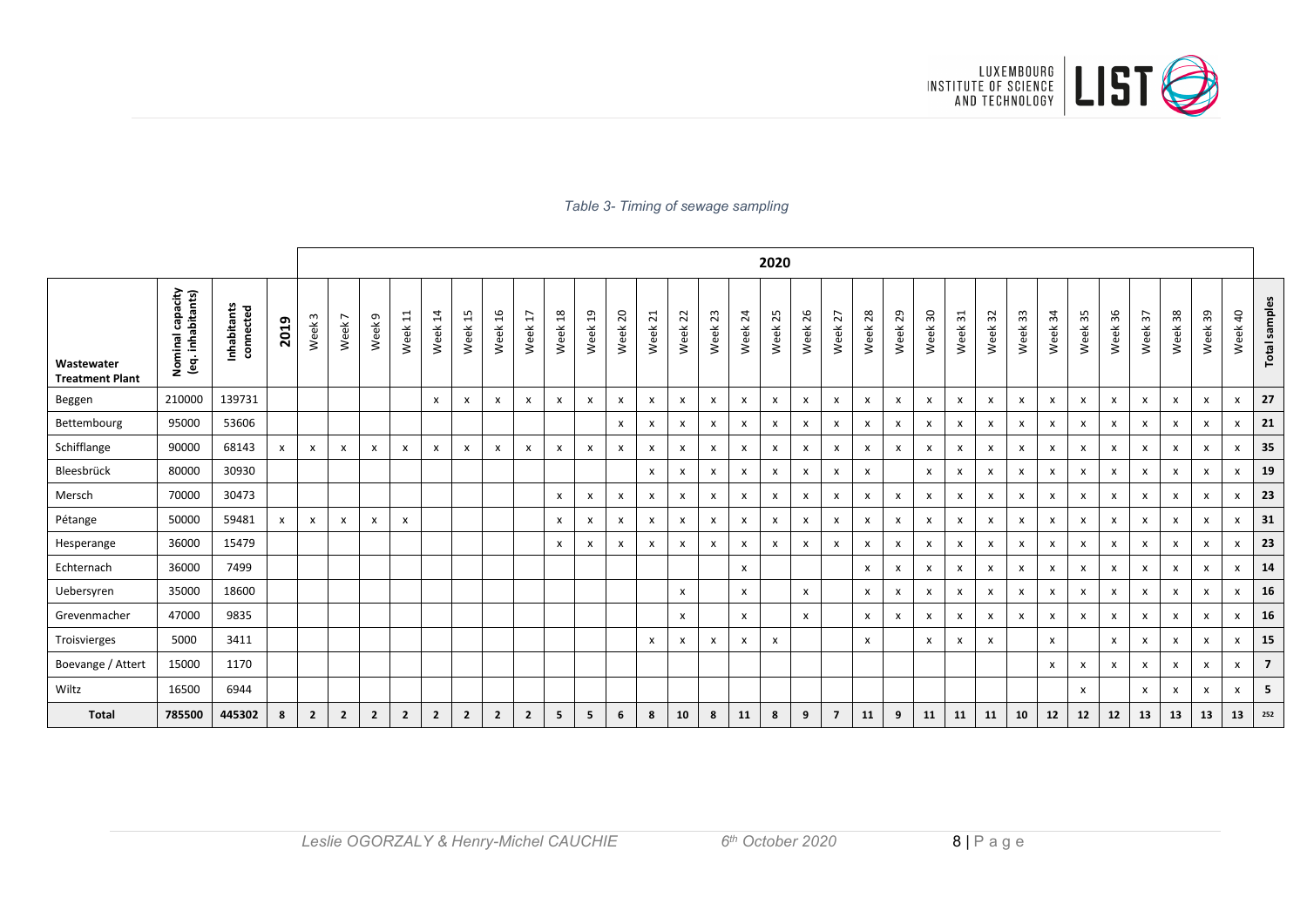# Materials and Methods



#### **Sewage samples**

From March to September 2020, up to thirteen WWTPs were sampled at the inlet of the plant according to the planning presented in Table 2. The operators of the WWTPs sampled a 24-h composite sample of 96 samples according to your own sampling procedure. Composite sample was stored at 4°C until sample processing.

### **Sample processing**

The samples were transported to the laboratory at 4°C and viral RNA was isolated on the day of sampling. Larger particles (debris, bacteria) were removed from the samples by pelleting using centrifugation at 2,400 x g for 20 min at 4°C. A volume of 120 mL of supernatant was filtered through Amicon® Plus-15 centrifugal ultrafilter with a cut-off of 10 kDa (Millipore) by centrifugation at 3,220 x g for 25 min at 4°C. The resulting concentrate was collected and 140 µL of each concentrate was then processed to extract viral RNA using the QIAamp Viral RNA mini kit (Qiagen) according to the manufacturer's protocol. Elution of RNA was done in 60 μL of elution buffer.

### **Real-time One-Step RT-PCR**

Samples are screened for the presence of *Sarbecovirus* (*Coronaviridae, Betacoronaviruses*) and/or SARS-CoV-2 virus RNA by two distinct real-time one-step RT-PCR, one on the E gene (Envelope small membrane protein) and the second on the N gene (nucleoprotein). The E gene real-time RT-PCR can detect *Sarbecoviruses*, i.e. SARS-CoV, SARS-CoV-2 and closely related bat viruses. In the context of the COVID19 pandemic, it can be assumed that only SARS-CoV-2 strains will be detected by this assay given that SARS-CoV virus has been eradicated and other bat viruses do not commonly circulate in the human population. The E gene assay is adapted from Corman et al. [17]. The N gene real-time RT-PCR assay (N1 assay) specifically detects SARS-CoV-2 virus. It is adapted from the CDC protocol[1](#page-8-0). The two primers/probe sets are presented in Table 3. The RTqPCR protocols and reagents were all provided by the LIH.

| <b>Target</b> | <b>Primer name</b> | Primer sequence (5' to 3')                     | <b>References</b> |  |  |  |  |  |  |  |
|---------------|--------------------|------------------------------------------------|-------------------|--|--|--|--|--|--|--|
| E gene        | E Sarbeco F1       | 5-ACAGGTACGTTAATAGTTAATAGCGT-3                 |                   |  |  |  |  |  |  |  |
|               | E Sarbeco R2       | 5-ATATTGCAGCAGTACGCACACA-3                     | 2020              |  |  |  |  |  |  |  |
|               | E Sarbeco P1       | 5'-FAM-ACACTAGCCATCCTTACTGCGCTTCG-BHQ1         |                   |  |  |  |  |  |  |  |
| N gene        | 2019-nCoV N1 Fw    | 5'-GAC CCC AAA ATC AGC GAA AT-3'               | <b>CDC</b>        |  |  |  |  |  |  |  |
|               | 2019-nCoV N1 Rv    | 5'-TCT GGT TAC TGC CAG TTG AAT CTG-3'          |                   |  |  |  |  |  |  |  |
|               | 2019-nCoV N1 Probe | 5'-FAM-ACC CCG CAT TAC GTT TGG TGG ACC-BHQ1-3' |                   |  |  |  |  |  |  |  |

#### *Table 4 – RT-qPCR primer-probe sets*

Each reaction contained 5 μL of RNA template, 5 μL of TaqPath 1-step RT-qPCR MasterMix (A15299, Life Technologies), 0.5 µL of each primer (20 µM) and probe (5 µM) and the reaction volume was adjusted to a final volume of 20 μL with molecular biology grade water. Thermal cycling reactions were carried out at 50 °C for 15 min, followed by 95 °C for 2 min and 45 cycles of 95 °C for 3 sec and 58°C (E gene) or 53°C (N gene) for 30 sec using a Viia7 Real-Time PCR Detection System (Life Technologies). Reactions were considered positive (limit of detection – LOD) if the cycle threshold (Ct value) was below 40 cycles.

<span id="page-8-0"></span><sup>1</sup> https://www.cdc.gov/coronavirus/2019-ncov/downloads/rt-pcr-panel-primer-probes.pdf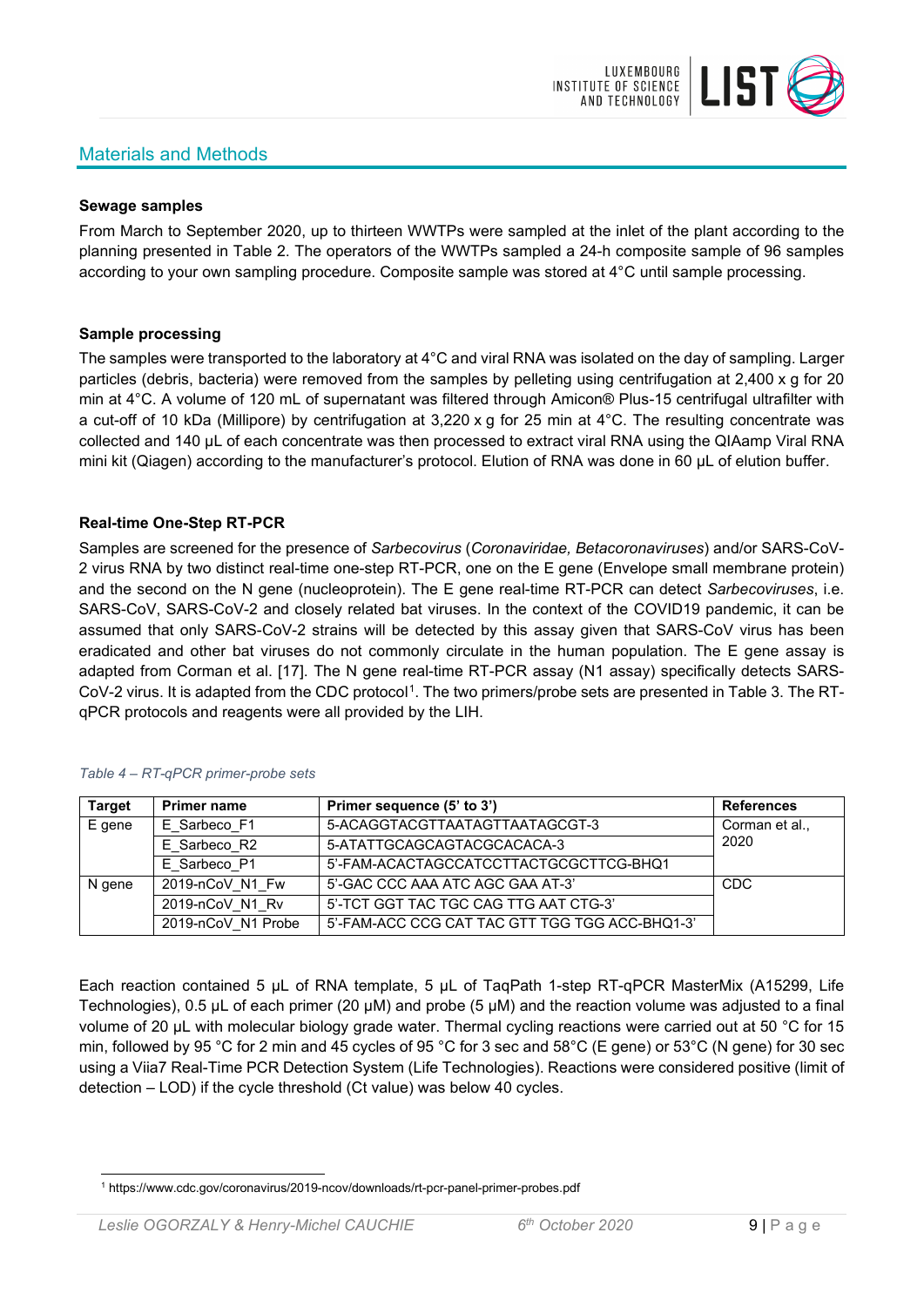

### **Controls**

A non-target RNA fragment commercially available (VetMAX™ Xeno™ IPC and VetMAX™ Xeno™ IPC Assay, ThermoFischer Scientific) was added to the viral RNA extract from sewage concentrates as an internal positive control (IPC). This IPC-RNA is used to control the performance of the RT-qPCR (E gene) and to detect the presence of RT-qPCR inhibitors.

Viral RNA copies quantification of both targeting genes in wastewater samples was performed using RT-qPCR standard curves generated using EDX SARS-CoV-2 Standard (Biorad). This standard is manufactured with synthetic RNA transcripts containing 5 targets (E, N, S, ORF1a, and RdRP genes of SARS-CoV-2, 200,000 copies/mL each).Using such a standard, the limits of quantification (LOQ) of both RT-qPCR assays were estimated to 1 RNA copy per reaction (Figure 6).



*Figure 6 – RT-qPCR standard curves established for both targeting genes (E gene and N gene) of SARS-CoV-2 using a commercially available standard (Biorad).*

#### **Data interpretation**

A sample is declared positive for the presence of SARS-CoV-2 if both targets (E and N gene) are detected with Ct values less than or equal to the LOQ. If only one target is detected or if target genes are detected with Ct values between the LOD and the LOQ, samples are reported as presumptive positive (+/-). A sample is declared negative when no target genes are detected (Ct values superior to the LOD).

In case of presumptive positive, sample is tested again using another RT-qPCR detection assay (Allplex 2019 nCoV Assay, Seegene). This commercially available detection kit is a multiplex real-time RT-PCR assay for simultaneous detection of three target genes of SARS-CoV-2 in a single tube. The assay is designed to detect RdRP and N genes specific for SARS-CoV-2, and E gene specific for all *Sarbecovirus* including SARS-CoV-2.

As shown in Figure 7, a good linear relationship  $(R^2: 0.92)$  was obtained between the SARS-CoV-2 RNA concentrations estimated using the E gene and the N gene, respectively. Therefore, only the E gene results were presented in this report.